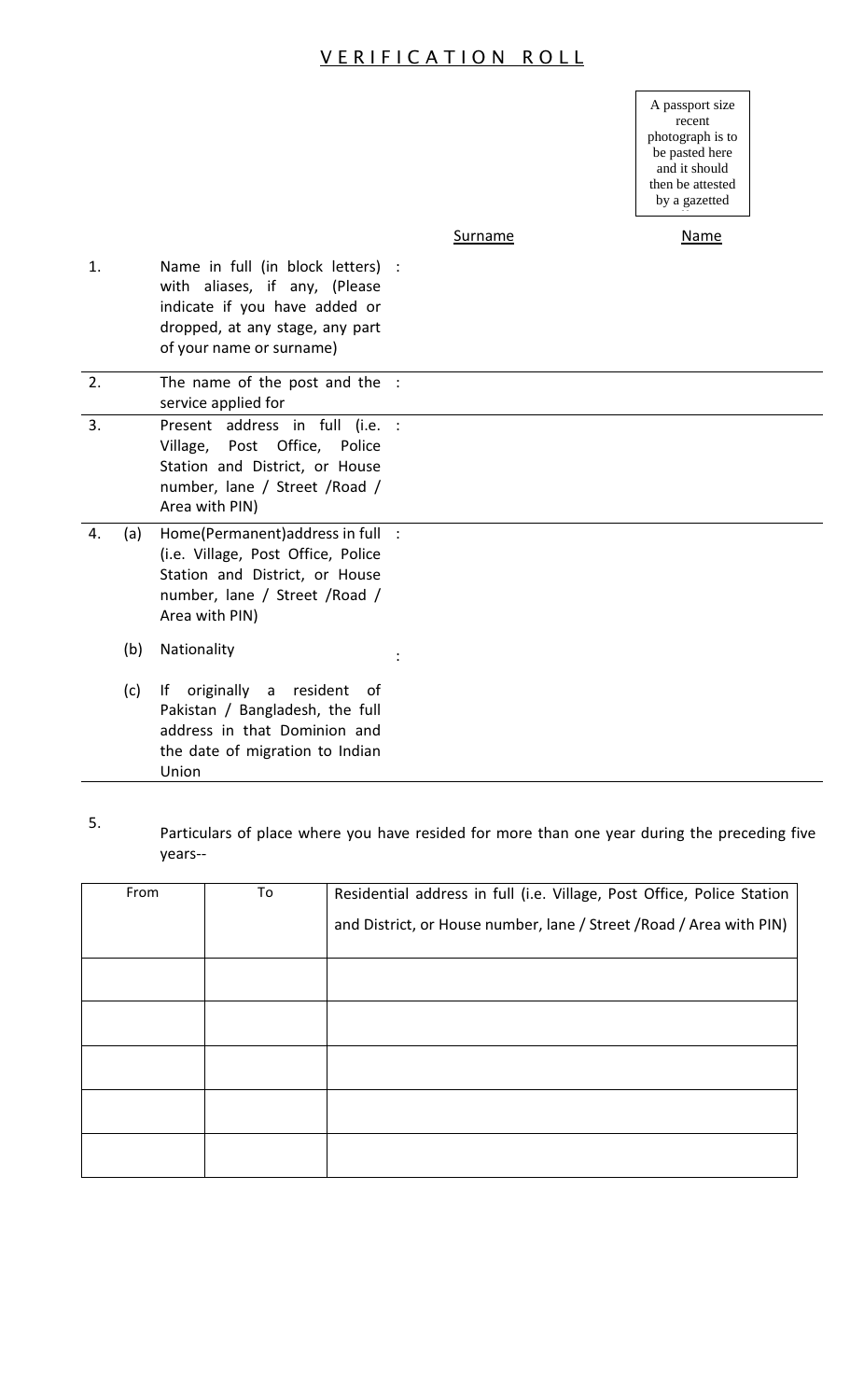| 6. | (a)        | Father's name in full with                                                                                                                                                                    | (a)        |                         |
|----|------------|-----------------------------------------------------------------------------------------------------------------------------------------------------------------------------------------------|------------|-------------------------|
|    | (b)        | aliases, if any.<br>Present (postal) address (if<br>dead, give last address)                                                                                                                  | (b)        |                         |
|    | (c)        | Permanent (home) address                                                                                                                                                                      | (c)        |                         |
|    | (d)        | Profession                                                                                                                                                                                    | (d)        |                         |
|    | (e)        | If in service, give<br>designation and official<br>address                                                                                                                                    | (e)        |                         |
| 7. | (i)        | Nationality of --                                                                                                                                                                             |            |                         |
|    | (a)        | Father                                                                                                                                                                                        | (a)        |                         |
|    | (b)        | Mother                                                                                                                                                                                        | (b)        |                         |
|    | (c)        | Husband                                                                                                                                                                                       | (c)        |                         |
|    | (d)        | Wife                                                                                                                                                                                          | (d)        |                         |
|    | (ii)       | Place of Birth of--                                                                                                                                                                           |            |                         |
|    | (a)        | Husband                                                                                                                                                                                       | (a)        |                         |
|    | (b)        | Wife                                                                                                                                                                                          | (b)        |                         |
| 8. | (a)<br>(b) | Exact date of birth<br>[To be supported<br>by Birth<br>Certificate/Admit<br>Registration<br>Card of West Bengal Board of<br>secondary Education/any other<br>recognized Board]<br>Present age | (a)<br>(b) | MM<br><b>YYYY</b><br>DD |
|    | (c)        | Age at Matriculation<br>/School Final Examination                                                                                                                                             | (c)        |                         |
| 9. |            | (a) Place of birth, District and<br>state in which it is situated.                                                                                                                            | (a)        |                         |
|    | (b)        | District and State to which<br>you belong                                                                                                                                                     | (b)        | District:               |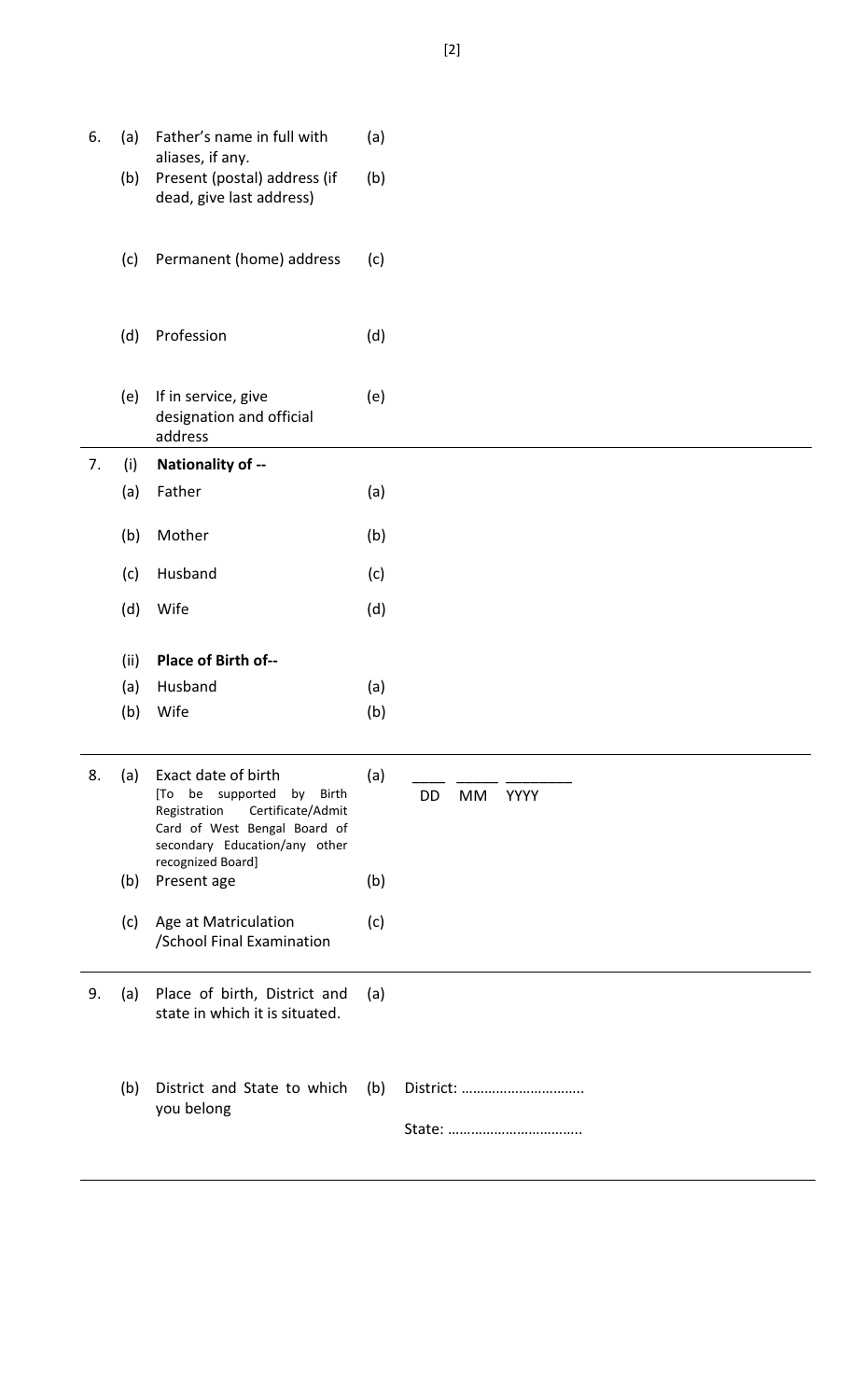10. (a) State your religion (a)

- (b) Are you a member of a Scheduled Caste Scheduled Tribe / O.B.C. ? (Answer yes or no if the answer is yes, state the name thereof. [copy of certificate to be attested] (b)
- (c) Whether married or Unmarried (c)
- (d) Distinguished mark of identification (d)
- 11. Educational qualification's showing places of education with years in schools and colleges (from Madhyamik or X-standerd onwards) –

| Name of school/ college with full | Date of   | Date of  | <b>Examination Passed.</b> |
|-----------------------------------|-----------|----------|----------------------------|
| address.                          | entering. | leaving. |                            |
|                                   |           |          |                            |
|                                   |           |          |                            |
|                                   |           |          |                            |
|                                   |           |          |                            |
|                                   |           |          |                            |
|                                   |           |          |                            |
|                                   |           |          |                            |
|                                   |           |          |                            |
|                                   |           |          |                            |
|                                   |           |          |                            |

12. If you have at any time been employed, give details -

|                                                    | <b>Period</b> |    |                                                                                             |
|----------------------------------------------------|---------------|----|---------------------------------------------------------------------------------------------|
| Designation of post held or<br>description of work | From          | To | Full address of the office firm or Institution<br>and reasons for leaving previous service. |
|                                                    |               |    |                                                                                             |
|                                                    |               |    |                                                                                             |
|                                                    |               |    |                                                                                             |
|                                                    |               |    |                                                                                             |
|                                                    |               |    |                                                                                             |
| Have you ever been arrested/detained/ :<br>13.     |               |    |                                                                                             |
| convicted by a court of law / office?              |               |    |                                                                                             |
| lf<br>the answer is 'yes' the full                 |               |    |                                                                                             |
| particulars                                        | of<br>the     |    |                                                                                             |
| arrest/detention/conviction and the                |               |    |                                                                                             |

sentence thereof should be given.